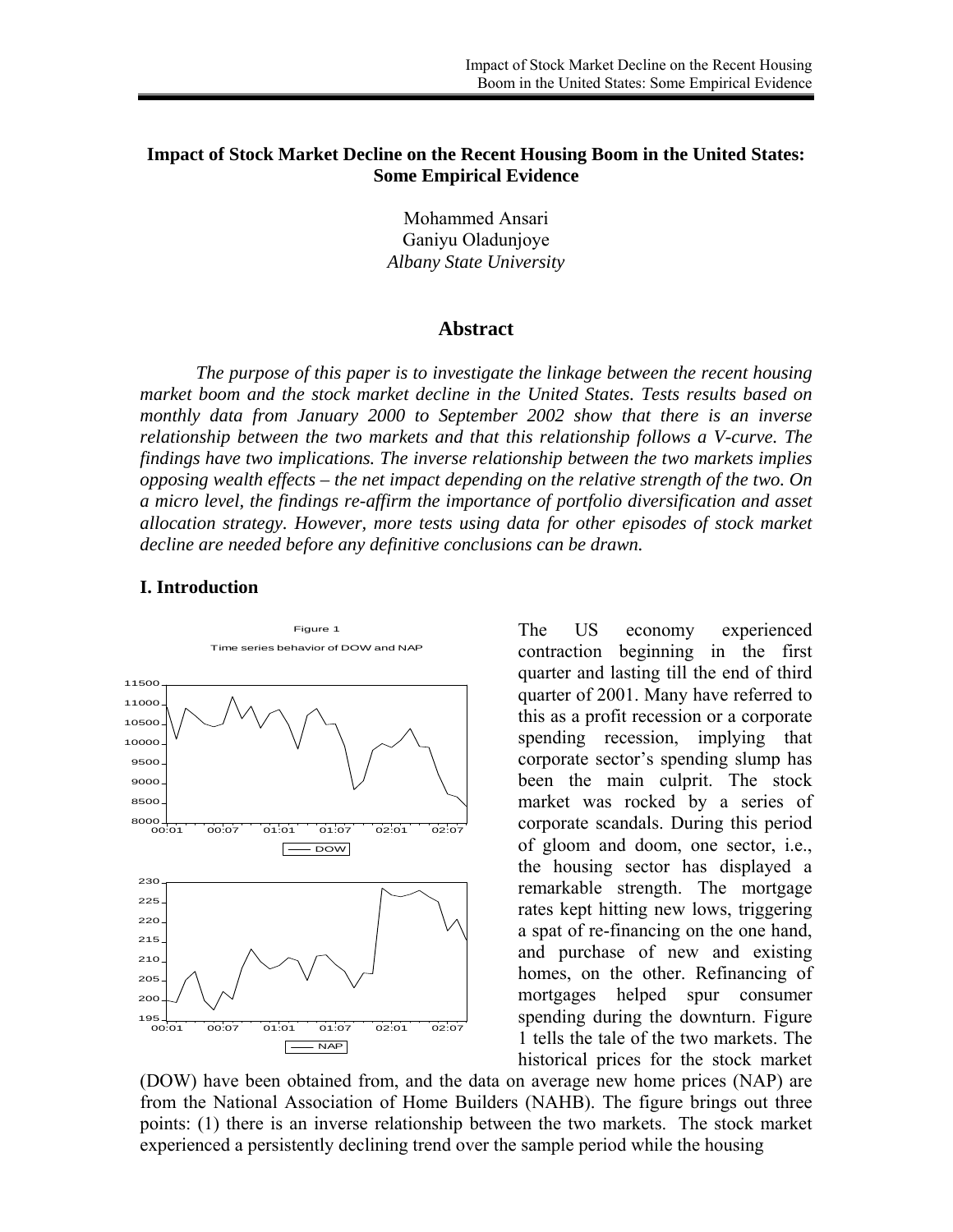market experienced a persistently rising trend; (2) The United States stock market experienced two large sell-offs, one in summer of 2001 and the other in spring of 2002. The housing market, on the other hand, experienced a large up-trend in the fall of 2001, giving up some of the gains in the summer of 2002, and (3) the stock market had a lagged impact on the housing market. When the Dow Jones went into a tailspin in the summer of 2001, the housing market took off in the fall of that year.

 Table 1 presents some descriptive statistics and measures of skewness and kurtosis. The skewness is small with a value of -.89 and .53 for DOW and NAP, respectively. And kurtosis is 2.86 and 2.10 respectively, both pretty close to 3. Both measures indicate that the two series followed a normal distribution. The Jarque-Bera statistics 4.40 and 2.68 for the DOW and NAP respectively are lower than the critical value of 5.99 at the five percent level, implying normal distribution.

 To obtain a better perspective on the performance of the two markets, we have computed percentage change in (DOW) and (NAP) for each year and for the entire

| Variable   | Mean     | St. dev. | Skewness |      | Kurtosis Jarque-Bera |
|------------|----------|----------|----------|------|----------------------|
| <b>DOW</b> | 10160.74 | 741.50   | $-.89$   | 2.86 | 4.40                 |
| <b>NAP</b> | 211.77   | 950      | .53      | 2.10 | 2.68                 |

**Table 1 Stock Market and Housing Market: Some Basic Statistics** 

The Jarque-Bera statistic is given by  $\underline{T-k}$   $[S^2+\frac{1}{4}(K-3)^2]$ , where

T=number of observations k=0 for an ordinary series, S=skewness, and K=kurtosis. Under the null hypothesis of normality, the JB statistic has a chi-square distribution with two degree of freedom. The relevant critical values of chi-square at one, five and ten percent levels are, respectively, 9.21, 5.99 and 4.61.

sample period separately. The results are presented in Table 2. The stock market has recorded a decline in each of the three sub-periods and also over the entire sample period. The average monthly decline in 2002 far exceeds those in 2000 and 2001, causing a cumulative decline of 16.74 percent. Over the entire sample period, the stock market has declined by 27.25 percent.<sup>1</sup> The large size of standard deviation indicates extreme volatility in the market. The housing market, on the other hand, demonstrates a positive average monthly percentage change in both 2000 and 2001 with a decline in 2002. For the entire sample period however, the new home prices have gone up by 6.90 percent.

 The declining financial market and a buoyant housing market respectively may be seen to have generated a negative and a positive wealth effect, both having a profound impact on consumer spending and the economy. The evidence on the wealth effect of the two markets is mixed. Case *et al* (2001), who have used panels of quarterly data for the U.S. states from 1982 to 1999 and panel of annual observations for 14 developed countries, have found a weak wealth effect for the stock market but a strong wealth effect for the housing market.

The purpose of this paper is to investigate the causal link between the two markets during the most recent stock market decline. More important, we intend to show that the relationship between the two markets has followed a V-curve. In other words, the impact of declining stock market on housing market has been significantly positive but relatively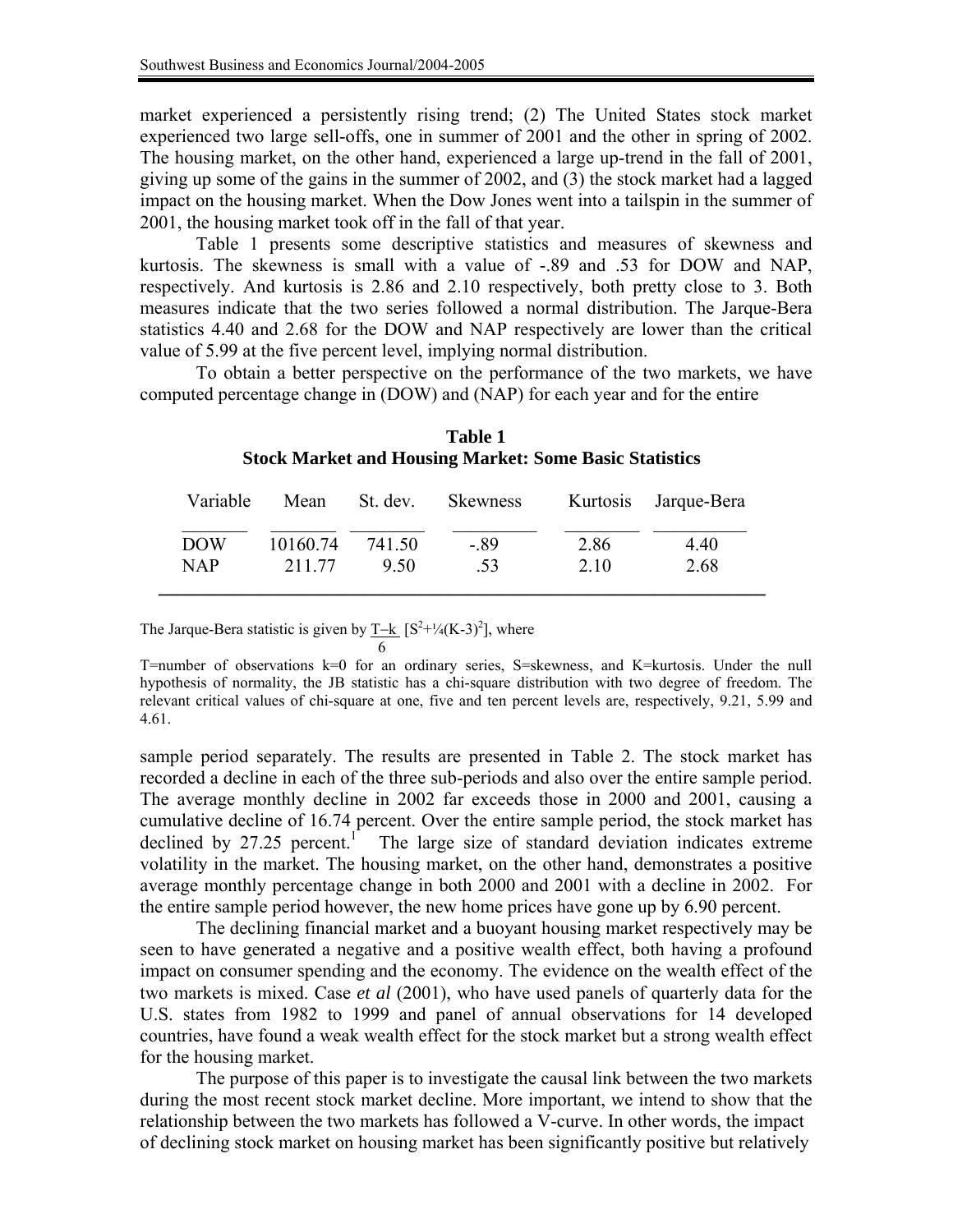|                        |         | Stock market (DOW) |          |        | Housing market (NAP) <sup>*</sup> |          |  |
|------------------------|---------|--------------------|----------|--------|-----------------------------------|----------|--|
|                        | mean    | sum                | st. dev. | mean   | sum                               | st. dev. |  |
| Jan. 2000<br>Dec. 2000 | $-42$   | $-5.05$            | 4.88     | .22    | 2.66                              | 2.26     |  |
| Jan. 2001<br>Dec. 2001 | $-.45$  | $-5.46$            | 5.82     | .84    | 10.08                             | 3.41     |  |
| Jan 2002<br>Sep. 2002  | $-1.86$ | $-16.74$           | 3.30     | $-.65$ | $-5.84$                           | 1.43     |  |
| Jan 2000<br>Sep. 2002  | $-.82$  | $-27.25$           | 4.80     | .21    | 6.90                              | 2.57     |  |

# **Table 2 Average Monthly Percentage Change Jan. 2000-Sep. 2002**

*Source:* The historical data on stock prices (DOW) have been taken from the Yahoo site: [http://finance.yahoo.com/q/hp?s=%5EDJI,](http://finance.yahoo.com/q/hp?s=%5EDJI) and the data on average new home prices (NAP) are from the National Association of Home Builders (NAHB).

small in the beginning, becoming more pronounced as the market decline continued, and gradually becoming small again as the market decline persisted. The sample period covered is from January 2000 to September 2002, which broadly coincides with the recent episode of major movements in the two markets. The rest of the paper is organized as follows. Section II presents the theory and the methodology. In section III we present our empirical findings. And section IV consists of some concluding remarks.

### **II. Literature, Theory and Methodology**

 In the literature home ownership rates are found to depend on interest rate, income and other demographic factors on the demand side, and on several supply side factors. The role of interest rate in this context deserves a special mention. Painter and Redfearn (2001) have found that interest rates play little role as a demand-side factor but seem to play a more important role as supply-side factor by affecting housing starts, making the net impact of interest rate an empirical issue. As evidence, they point out that home ownership rates have increased during periods of both rising and falling interest rates. Kenny (1999), using multivariate cointegration techniques, has found two significant cointegration vectors for interest rates with opposite signs. This, according to him, is because high interest rates can raise the cost of home ownership while home ownership is considered as a hedge against inflation. Rising income and changing demographics, on the other hand, have been widely shown to have a significantly positive effect on home ownership. The study of the causal linkage between the two markets is immensely important for the following reason. Money spent on purchase of a home is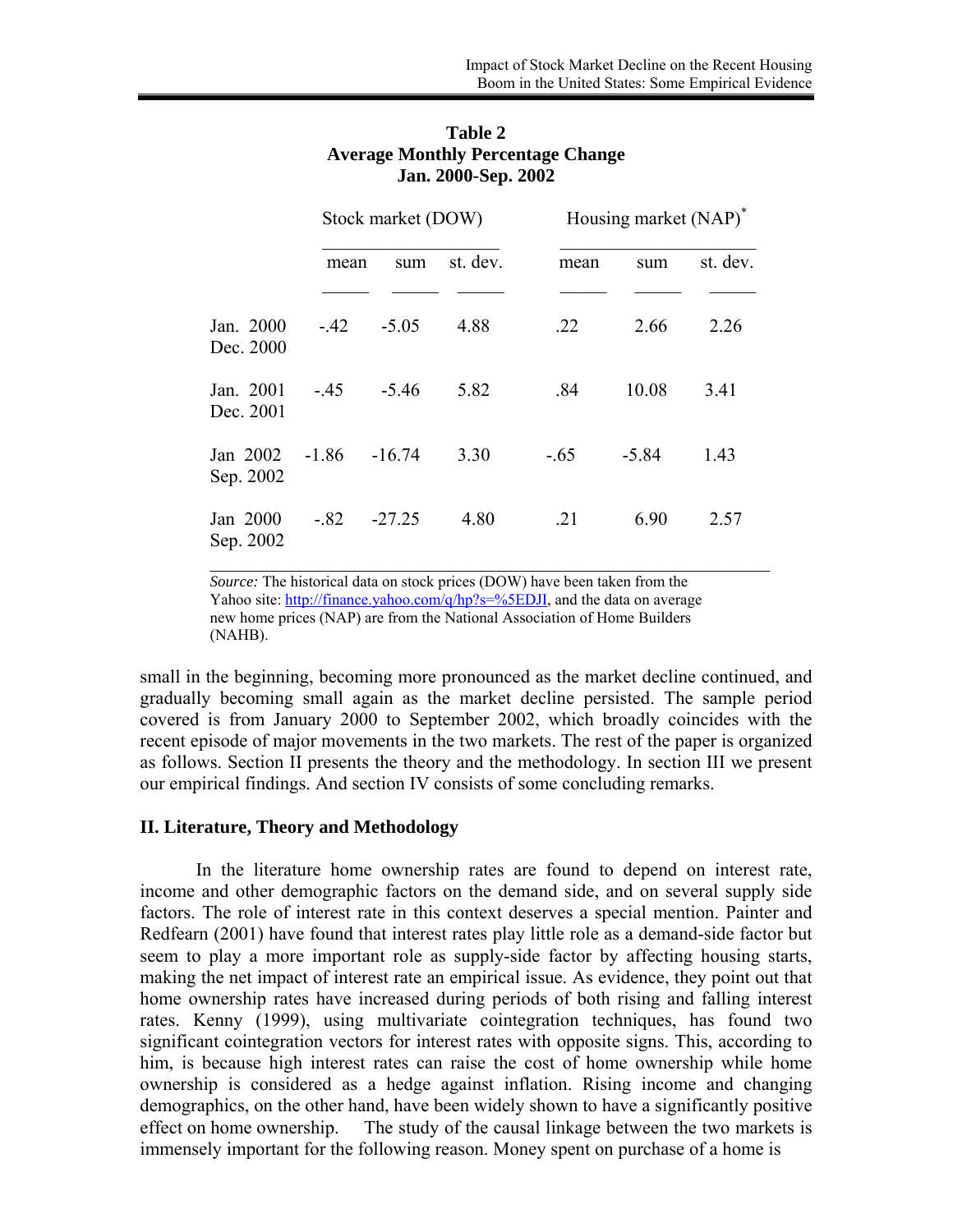considered both an act of investment and consumption. A rising stock market means a rise in the proportion of wealth held by individuals in stocks, warranting a portfolio rebalancing. Individuals react by lowering stock holdings and raising investment in other assets (Markowitz, 1952). Also, a rising share of wealth following a bull market will generate a positive wealth effect and, to the extent that housing is considered consumption, there will be an increased demand for housing. Either way, a stock market boom would translate into a housing market boom. Conversely, a stock market slump should translate into a housing market slump. In both cases, the causation is expected to run from stock market to housing market.

 The issue of impact of various categories of wealth on consumer spending has been extensively investigated.<sup>2</sup> Due to its macroeconomic importance; the subject continues to attract considerable attention. Benjamin *et al*. (2002), using quarterly data on aggregate consumption, income, real estate wealth, and financial wealth from 1952 to 2001, have determined the stationarity condition of the data set and tested for existence of a long run equilibrium relationship. All variables were found to be integrated of order one, i.e., they became stationary after first differencing. However, there was no evidence of cointegration. Given these results, these authors have carried out all estimations using the variables in their first differences. More important, their simulation over 2000:1 and 2001:2 showed a negative wealth effect from financial wealth and a positive wealth effect from real estate holdings. But the study has made no attempt to address the issue of causality. Has the stock market decline led to a real estate boom? If it has, is it consistent with the prediction of portfolio re-balancing postulate put forth by Markowitz?. According to portfolio re-balancing view, declining share prices would lower the proportion of stocks held by a household, triggering increased share purchase to maintain the historical balance among all asset classes. But this is not what has happened during the recent market slump. In another important study, Green (2002) has used monthly data on Russell 2000 and median house prices in California from January 1989 to July 1998. Pre-testing the data using Dickey-Fuller and Augmented Dickey-Fuller tests indicated that both series are integrated of order one. The author, then, conducted Granger causality tests using the variables in first differences. He found that stock market has indeed caused housing market in the Granger sense. The CUSUM test indicated that the estimated coefficients are indeed stable over time. Finally, he has estimated Granger equations with 2 months explicit lags to obtain measures of the impact of stock market decline on housing prices. His conclusion is that Russell 2000 is successful in predicting house prices. It is not clear why, after finding the variables to be integrated, the author did not test for the existence of cointegration. It has been shown time and again that if variables are integrated and also cointegrated, then an error-correction approach to determining causality makes a better sense (Engel and Granger representation theorem, 1987).

In this study, we test the causal linkage between two markets. But this study differs from the earlier studies in two respects. First, in order to avoid spurious results, we run cointegration tests before conducting causality tests. And second, perhaps more important, we investigate nature of the relationship, i.e., negative or positive, between the two markets

Consistent with the preceding discussion, we intend to test two null hypotheses in this study:

Ho: There is no causation between stock market and housing market

Ho: The slumping stock market has a negative effect on the housing market. The fact that the sample period covered experienced a slumping stock market but a booming housing market indicates an outright rejection of the second hypothesis. The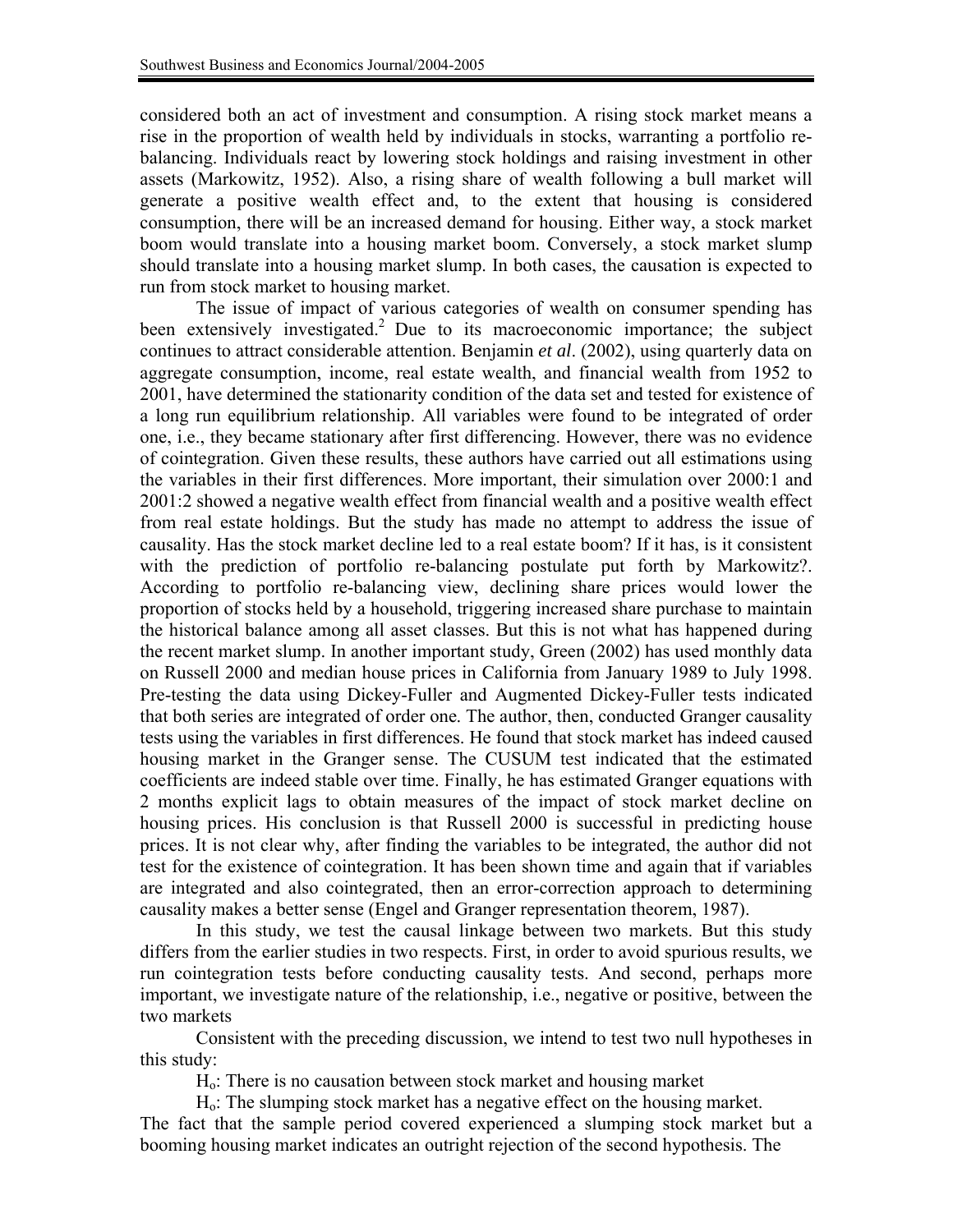portfolio re-balancing postulate, as put forth by Markowitz does not seem to be helpful in explaining this. We will provide an alternative explanation of this phenomenon later. We will test the first hypothesis by employing Granger causality test. In a bivariate case, the Granger causality tests whether past values of a variable,  $Y_t$ , together with past values of another variable,  $X_t$ , explain the current change in  $X_t$  better than the past values of  $X_t$ alone do. A failure to reject this null hypothesis leads the researcher to conclude that  $Y_t$ Granger causes  $X_t$ . The procedure is repeated interchanging the two variables. We estimate the following two equations for this purpose.

$$
\begin{array}{ll}\n & k \\
\text{DOW}_{t} = \sum_{i=1}^{K} \alpha_{1i} \text{DOW}_{t-i} + \sum_{j=1}^{K} \alpha_{2j} \text{NAP}_{t-j} + U_{t}\n\end{array} \tag{1}
$$

$$
RAP_t = \sum_{i=1}^{k} \beta_{1i}NAP_{t-i} + \sum_{j=1}^{k} \beta_{2j}DOW_{t-j} + V_t
$$
\n
$$
(2)
$$

where DOW<sub>t</sub> and NAP<sub>t</sub> are as defined earlier in the paper and  $U_t$  and  $V_t$  are the noise terms. The following hypotheses represent the four possible causal relationships.

- (a) A unidirectional causation from NAP<sub>t</sub> to DOW<sub>t</sub> exists if  $\Sigma \alpha_{2i} \neq 0$  and  $\Sigma \beta_{2i} = 0$
- (b) A unidirectional causation from DOW<sub>t</sub> to NAP<sub>t</sub> exists if  $\Sigma \beta_{2i} \neq 0$  and  $\Sigma \alpha_{2i} = 0$
- (c) A bidirectional causality between NAP<sub>t</sub> and DOW<sub>t</sub> exists if  $\Sigma \alpha_{2i} \neq 0$  and  $\Sigma \beta_{2i} \neq 0$
- (d) No causality is established between NAP<sub>t</sub> and DOW<sub>t</sub> exists if  $\Sigma \alpha_{2i} = 0$  and  $\Sigma \beta_{2i} = 0$

It is a well-known finding that most of the macroeconomic time-series data contain unit roots, i.e. the series are found to be non-stationary in levels and therefore, they are of the order, I(1). Non-stationary means that the moments of the series such as the mean and the variance depend on time. Economic modeling based on non-stationary data would be considered to yield spurious estimation. In the past, it has been a common practice to use variables in their first difference forms to minimize the possibility of a spurious relationship. However, differencing variables when they are actually stationary can cause loss of valuable information contained in the series. Similarly, if they are nonstationary but contain a long run equilibrium relationship, i.e., are cointegrated, differencing can result in a loss of efficiency. We have employed a Dickey-Fuller (DF) and Augmented Dickey-Fuller (ADF) techniques to test stationarity condition. We have also applied Phillips-Perron (PP) test in case the series display any heteroscedastic or autoregressive behavior. The DF and ADF tests are known to suffer from power limitations, therefore, we have also reported the results from the Dickey-Fuller test with GLS detrending (DF-GLS) tests. We have employed the automatic lag selection in the DF, ADF, and the DF-GLS tests using the Schwarz Information Criterion (SIC) and a maximum lag length of 12. Numbers in the parentheses are the actual lag selection used in the estimation process.

### **III. Empirical Results**

Using double log transformation to eliminate scale effect, the results of the DF, ADF, (DF-GLS) and the PP tests are presented in Table 3. As Table 3 shows, the null hypothesis of the presence of a unit root is not rejected when these tests are conducted using variables in their levels, but are rejected in all tests when they are repeated in their first difference. Hence, the results of the unit root tests presented in this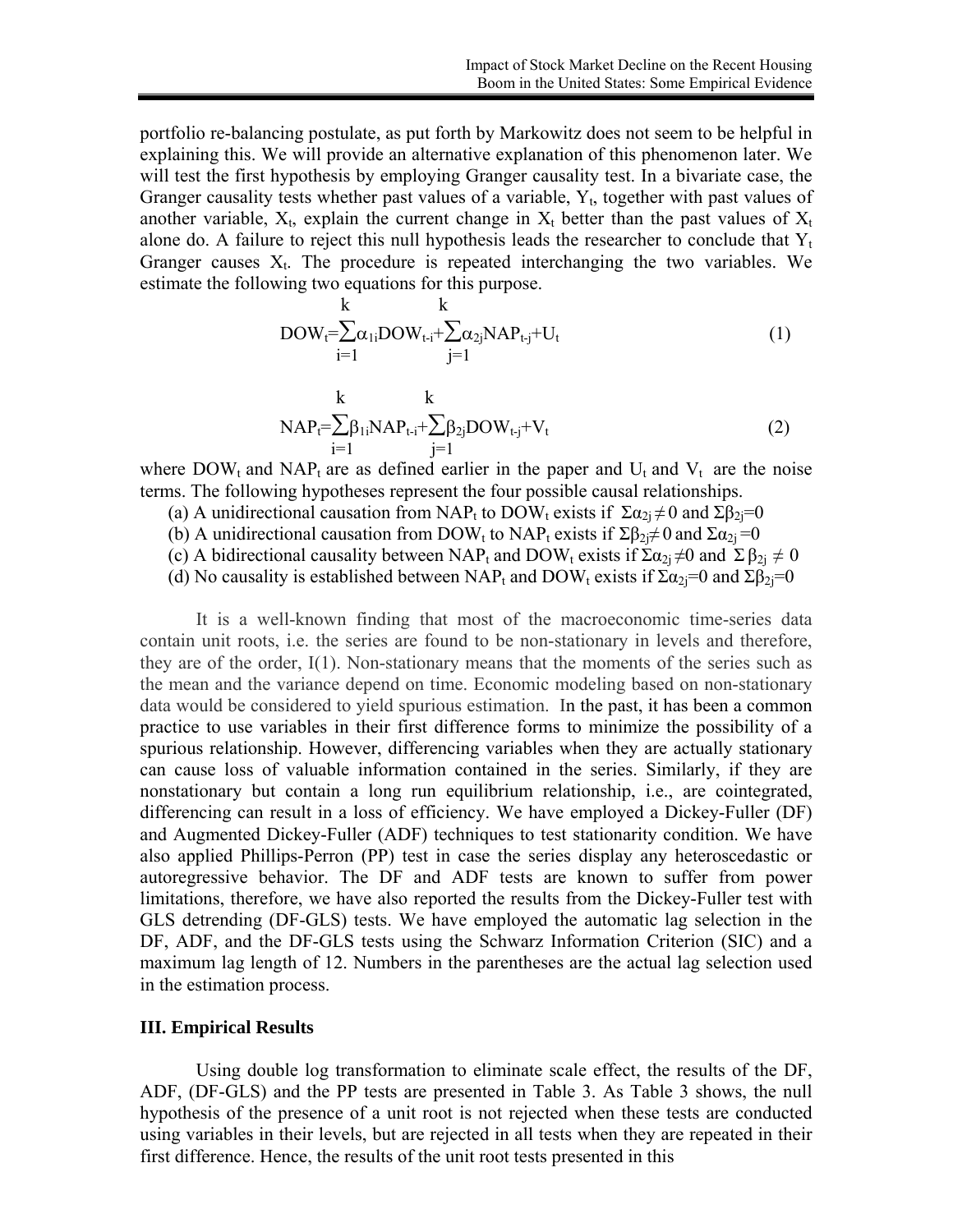| variables | ADF(0)  | ADF(9)  | PP(3)   | $DF-GLS(9)$ |
|-----------|---------|---------|---------|-------------|
| ldow      | $-1.39$ | $-1.39$ | $-1.39$ | $-90$       |
| lnap      | $-1.72$ | $-1.73$ | $-1.70$ | $-1.58$     |
| dldow     | $-5.85$ | $-5.86$ | $-6.14$ | $-5.38$     |
| dlnap     | $-6.10$ | $-6.10$ | $-6.20$ | $-5.60$     |

## **Table 3 Unit root Test Results\***

## **Drift but no Time Trend**

\*The MacKinnon critical values for rejection of hypothesis of a unit root at the 1, 5, and 10 percent levels are, respectively, -3.64, -2.95, and -2.61. The critical values for DF-GLS are -2.63, -1.95, and -1.61. ADF(d):Augmented Dickey-Fuller test, null of unit root with lag(d). PP(d):Phillips-Perron test, null of unit root with lag truncation at  $(d=3)$  has been determined by the Newey-West test.

## **Drift and a Time Trend**

| variables | DF(0)   | ADF(9)  | PP(3)   |
|-----------|---------|---------|---------|
| ldow      | $-2.63$ | $-264$  | $-2.78$ |
| lnap      | $-2.70$ | $-2.70$ | $-2.77$ |
| dldow     | $-5.84$ | $-5.84$ | $-7.28$ |
| dlnap     | $-6.02$ | $-6.01$ | $-6.10$ |

The MacKinnon critical values for rejection of hypothesis of a unit root for test with drift and a time trend, at the 1, 5, and 10 percent levels are, respectively, -4.26, -3.55, and -3.21. ADF(d):Augmented Dickey-Fuller test, null of unit root with lag(d). PP(d):Phillips-Perron test, null of unit root with lag truncation at  $(d=3)$  has been determined by the Newey-West test.

paper have determined that the variables are non-stationary in levels and therefore, they are I (1). Given that the variables are stationary in their first difference forms, we could conduct our Granger causality test using the first difference forms. However, we employed the Johansen-Juselius (1990) methodology to test for the existence of a long run equilibrium relationship between the two variables. We tried various lag structures and many different deterministic trends. A lag of three with a linear trend in data and only a drift in the cointegrating equation produced one cointegrating vector both based on trace and eigenvalue statistics, implying existence of a unique long run equilibrium relationship between the two variables. These results have not been included in the paper to conserve space. It means that the short term deviations from a long term equilibrium path will have an impact on the changes in the dependent variable in a way which will bring the relationship back to equilibrium once again. Given the results of the cointegration tests, we chose to conduct the Granger causality tests using the two variables in their levels. The results of the test using up to 10 period uniform lags, the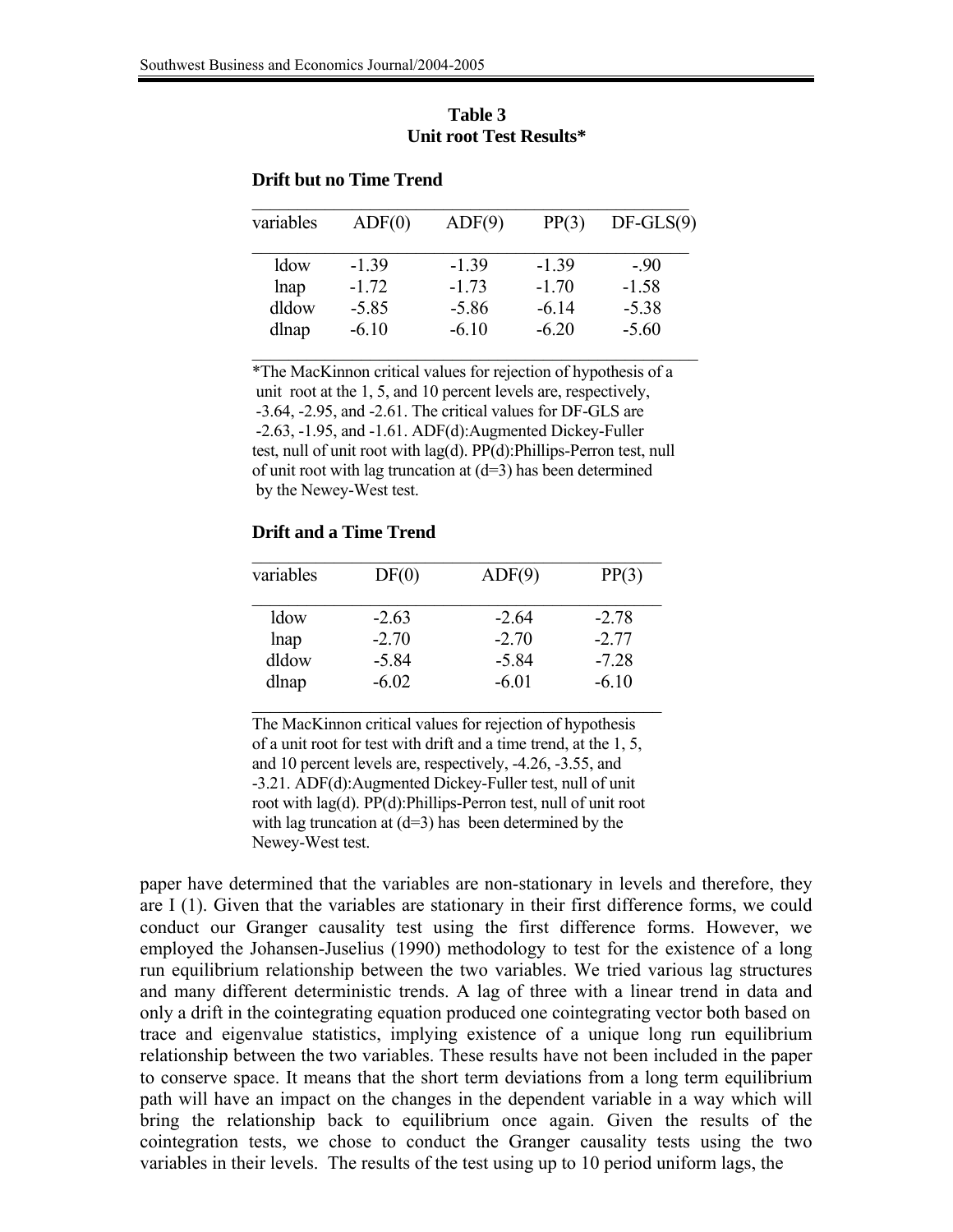maximum lag length without running into a degree of freedom problem, are presented in Table 4. Judging by the size of the probability, all lags except one produced significant Fstatistics, indicating causality running from the stock market to the housing market. More importantly, there is no reverse causality. The unidirectional nature of the causality means that the stock market performance has unambiguously caused housing market performance in the Granger sense. Hence, the recent housing boom can, at least partially be attributed to the recent stock market decline.<sup>3</sup>

| 2.42<br>(.13) | .19                                                                                               |
|---------------|---------------------------------------------------------------------------------------------------|
|               |                                                                                                   |
|               | (.66)                                                                                             |
| 1.76          | 4.35                                                                                              |
| (.19)         | (.02)                                                                                             |
| 1.44          | 4.07                                                                                              |
|               | (.02)                                                                                             |
| 1.55          | 4.70                                                                                              |
|               | (.01)                                                                                             |
| 1.16          | 3.67                                                                                              |
|               | (.02)                                                                                             |
| 1.25          | 3.45                                                                                              |
|               | (.02)                                                                                             |
|               | 4.11                                                                                              |
|               | (.02)                                                                                             |
|               | 5.07                                                                                              |
|               | (.01)                                                                                             |
|               | 10.60                                                                                             |
|               | (.00)                                                                                             |
|               | 20.54                                                                                             |
|               | (.01)                                                                                             |
|               | (.25)<br>(.22)<br>(.37)<br>(.34)<br>.90<br>(.53)<br>.62<br>(.74)<br>.66<br>(.72)<br>1.18<br>(.50) |

## **Table 4 Results from Granger Causality Tests\***

\*Numbers in the parentheses are the probabilities.

Strong results from the Granger causality test support the existence of a causal link between the two markets, but they do not explain the dynamics of this relationship. In order to gain further insights, we employed lagged correlation analysis between DOW and NAP using a 12 period lag structure. The results are presented in Table 5. All coefficients have the negative sign; and nine out of ten are statistically significant. What is interesting is that the absolute size of the coefficient increases with each successive increase in lag structure, reaching a maximum value at lag of four, and then declining in magnitude. To obtain a visual appreciation of the changing size of these coefficients, we have plotted the computed coefficients in Figure 2. As the figure shows, the coefficients seem to have followed a V-curve. The negative sign of the coefficients and their changing magnitude represents an interesting phenomenon, which seems counterintuitive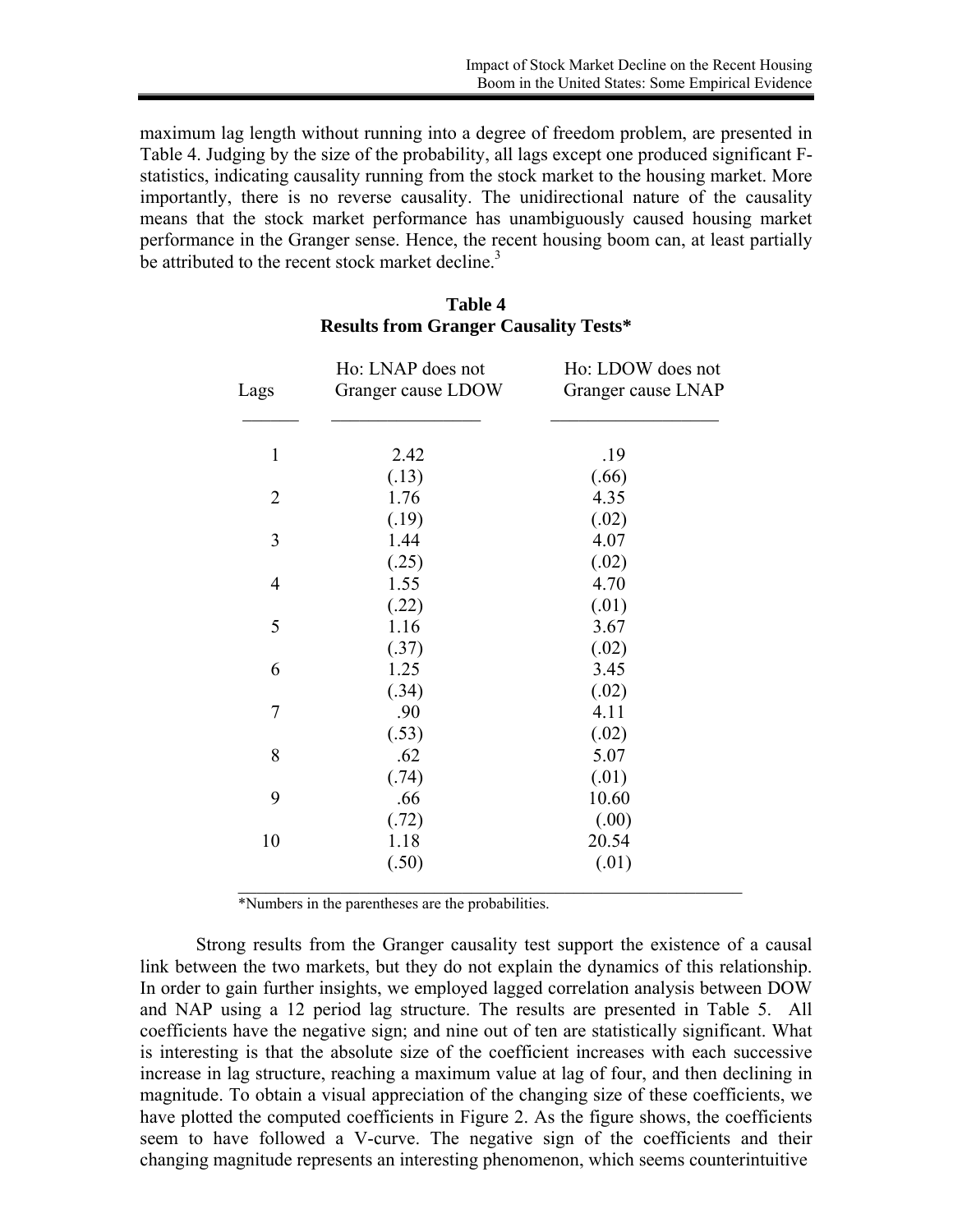and most certainly defies the portfolio re-balancing hypothesis described earlier in the paper. The following is one plausible explanation. In the early part of the stock market decline, the impact on housing prices, though significant and positive is not very large. Many investors are caught flat-footed and they refrain from putting any additional cash into the stock market. They instead begin to look for safe havens, such as buying a house either first time or moving up or buying a second house. At this stage, some investors still cling to a glimmer of hope for the market to turn around. Hence, the investors are disgruntled but not totally discouraged. Hence the flight from stock market and to the housing market is slow and gradual. As the stock market demise continues and losses

### **Table 5 Correlation Analysis between Stock and Housing Prices**

| Variables                  | Coefficients |
|----------------------------|--------------|
| $LNAPt, LDOWt-1$           | $-.11$       |
| $LNAP_t$ , $LDOW_{t-2}$    | $-.36^{2}$   |
| $LNAP_t$ , $LDOW_{t-3}$ .  | $-.671$      |
| $LNAPt$ , $LDOWt-4$        | $-77^{1}$    |
| $LNAP_t$ , $LDOW_{t-5}$    | $-.651$      |
| $LNAP_t$ , $LDOW_{t-6}$ .  | $-.611$      |
| $LNAP_t$ , $LDOW_{t-7}$    | $-.521$      |
| $LNAP_t$ , $LDOW_{t-8-}$   | $-.43^{2}$   |
| $LNAP_t$ , $LDOW_{t-9}$ .  | $-.42^{2}$   |
| $LNAP_t$ , $LDOW_{t-10}$   | $-.26^{3}$   |
| $LNAP_t$ , $LDOW_{t-11}$   | $-19$        |
| $LNAP_t$ , $LDOW_{t-12}$ . | $-18$        |
|                            |              |

<sup>1</sup>Significant at the one percent level. <sup>2</sup>Significant at the five percent level. <sup>3</sup>Significant at the ten percent level.

more and more investors begin to despair and there is a hastened urgency to exit the market. Mutual fund redemption becomes quite significant. At this stage, new moneyflow into the stock is at its minimum. Instead, there is a net outflow of money. The housing market becomes the main beneficiary as a result of investors rushing to substitute real assets for financial asset. All this shows up in a very large and positive impact of the continued decline in the stock market on the housing market, reflecting in an extremely large negative correlation coefficient. As the stock market decline continues, several things happen. In the wake of a prolonged market decline, negative wealth effect (consumption aspect of owning a house) sets in and housing demand slows. The fear that a falling stock market may ultimately cause a general economic slump with a loss of job and income further helps cool down the buoyant housing demand. Finally, the long and hard fall in stock prices improve valuation, giving rise to bargain hunting. Also, the portfolio re-balancing boosts the demand for financial assets. Thus, the impact of falling stock market on housing market gradually declines in magnitude.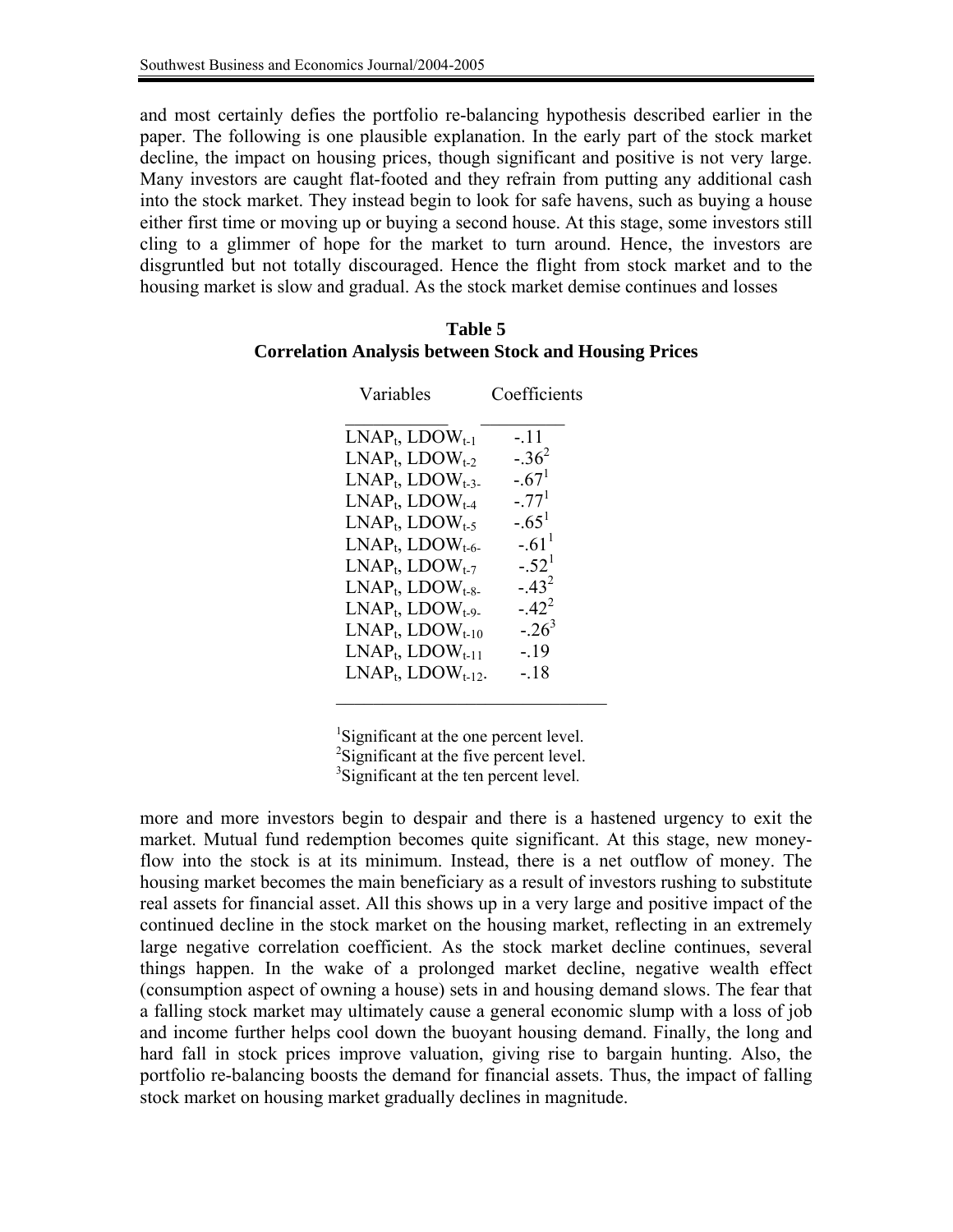### **IV. Some Concluding Remarks**

 In this paper we set out to investigate the linkage between housing market boom and the stock market decline in the United States in the most recent stock market decline. Tests results based on monthly data showed the existence of a causal relationship between the two markets. More importantly, the negative wealth effect seemed to have followed a V-curve. The phenomenon is found to be consistent with the rational behavior



of investors at large. The initial impact of stock market decline on housing market, though significant, is relatively small, as investors still ponder a quick turn around in the market. Nevertheless, the evidence indicating substitution of real assets for financial assets is quite unmistakable. The impact gets increasingly larger as the stock market decline becomes more pronounced and a greater degree of despair sets in. At this stage, the pace of substitution seems to accelerate between financial and real assets. Eventually, investors look at any further decline in stock market as an opportunity to bargain hunt due to improved valuation. The portfolio re-balancing

postulate also seems to play an important role at this stage. All this means a smaller impact of further stock market decline on the housing market. The inverse relationship between the two markets implies potentially two opposing macroeconomic effects - a negative wealth effect of financial market decline and a positive wealth effect of housing market boom on consumption spending and on the economy. The offsetting wealth effect poses a serious challenge for the Federal Reserve in trying to formulate an appropriate macroeconomic policy. On a micro level, the findings seem to re-affirm the importance of portfolio diversification and asset allocation strategy. A concerted effort is warranted in educating the investing public on the benefits of a properly diversified portfolio. However, more tests using data for other episodes of stock market decline are needed before any definitive conclusions can be drawn.

### **Acknowledgement**

This paper was presented in the  $6<sup>th</sup>$  Annual Meetings of the Academy of Business Disciplines, Fort Myers Beach, Florida, November 11-13 (2004). We are grateful to the discussant and other participants for their comments. Authors would like to express their gratitude to the anonymous referee and the editor of this journal for making many valuable comments and suggestions. The usual disclaimer applies.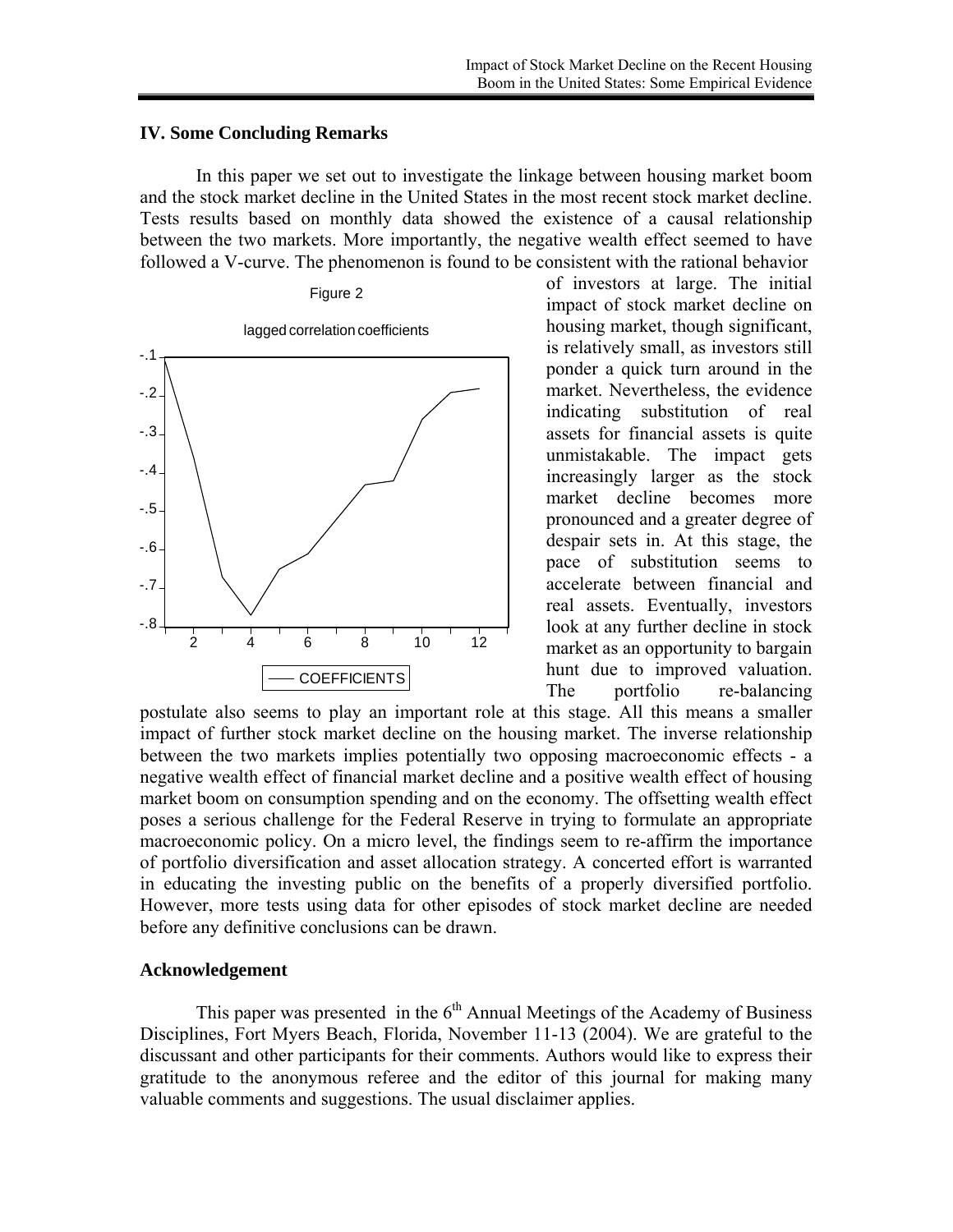# **Endnotes**

<sup>1</sup>These percentage changes for the DOW have been computed using the monthly closing figures and hide the true extent of the market declines. Using monthly, daily or intra-day highs and lows, almost certainly, will result in higher figures.

 $2$ In an earlier study Elliot (1980) found that changes in financial wealth tend to have significant effect upon consumption while those in non-financial wealth do not. Some other studies on the subject include Peek (1983), Bhatia (1987), Skinner (1999), Case (1992), Sheiner (1995), Engelhard (1996), and Levin (1998).

<sup>3</sup>These tests were repeated using variables in their levels. The results, not reported here to conserve space, did not change in any significant way.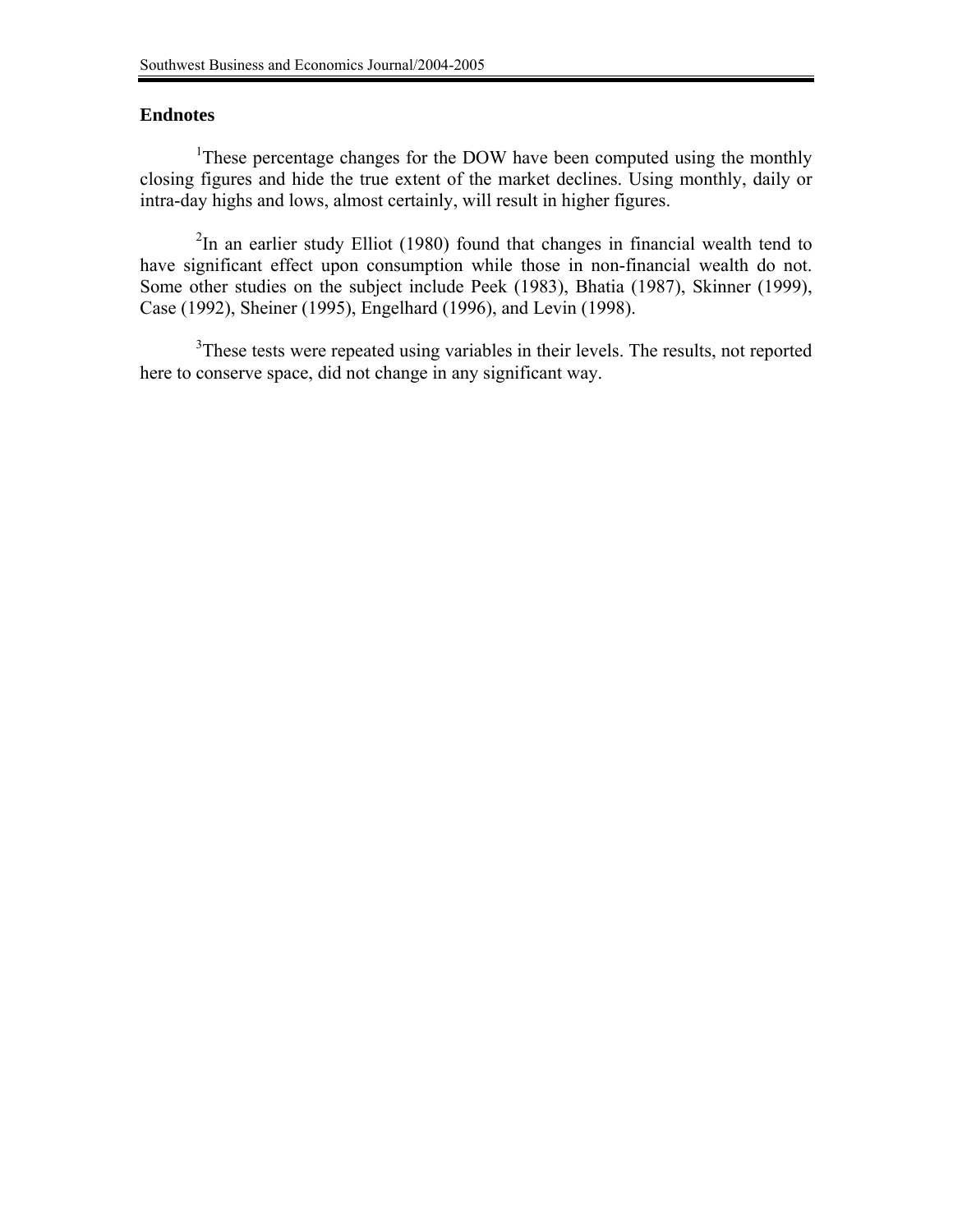### **References**

- Benjamin, John D., Chinloy, Pete., & Jud, G. D. (2002). Consumption, Real Estate and Financial Wealth. *Manuscript.*
- Bhatia, K. (1987). Real Estate Assets and Consumer Spending. *Quarterly Journal of Economics*, 102, 437-443.
- Case, Karl E. (1992). The Real Estate Cycle and the Economy: Consequences of the Massachusetts Boom of 1984-1987. *Urban Studies*, 29, 171-183
- Case, Karl E., & Shiller, Robert J. (2000). The Stock Market, The Housing Market and Consumer Spending. Paper prepared for the AEA/AREUEA Joint Session, SSA Meetings, New Orleans.
- Case, Karl E., Quigley, John M., & Shiller, Robert J. (2001). Comparing Wealth Effects: The Stock Market Versus the Housing Market. *Working Papers*, No. E01-308, Department of Economics, UC Berkeley.
- Elliott, W. (1980). Wealth and Wealth Proxies in a Permanent Income Model. *Quarterly Journal of Economics*, 95, 509-535.
- Engelhardt, Gary V. (1996). House Prices and Homeowner Saving Behavior. *Regional Science and Urban Economics*, 26, 313-336.
- Gale, William G., & Sabelhaus, John. (1999). Perspective on the Household Savings Rate. *Brookings Papers on Economic Activity*, January, 181-214.
- Greenspan, A. (1999). Speech to Mortgage Bankers' Association. *Washington, D*.C. *March 8.*
- Green, Richard K. (2002). Stock Prices and House Prices in California: New Evidence of a Wealth Effect? *Regional Science and Urban Economics*, 32, 775-783.
- Kennedy, N., & Anderson, P. (1994). Household Saving and Real Housing Prices: An International Perspective. *BIS Working Papers*, No. 20, Bank for International Settlements, January.
- Kenny, G. (1999). Modeling the Demand and Supply Sides of the Housing Market: Evidence from Ireland. *Economic Modeling*, 16, 389-409.
- Levin, L. (1998). Are Assets Fungible? Testing the Behavior of Life-Cycle Savings. *Journal of Economic Organization and Behavior*, 36, 59-83.
- Muellabauer, J., & Murphy, A. (1997). Booms and Busts in the UK Housing Market. *The Economic Journal*, 107, 1701-1727.